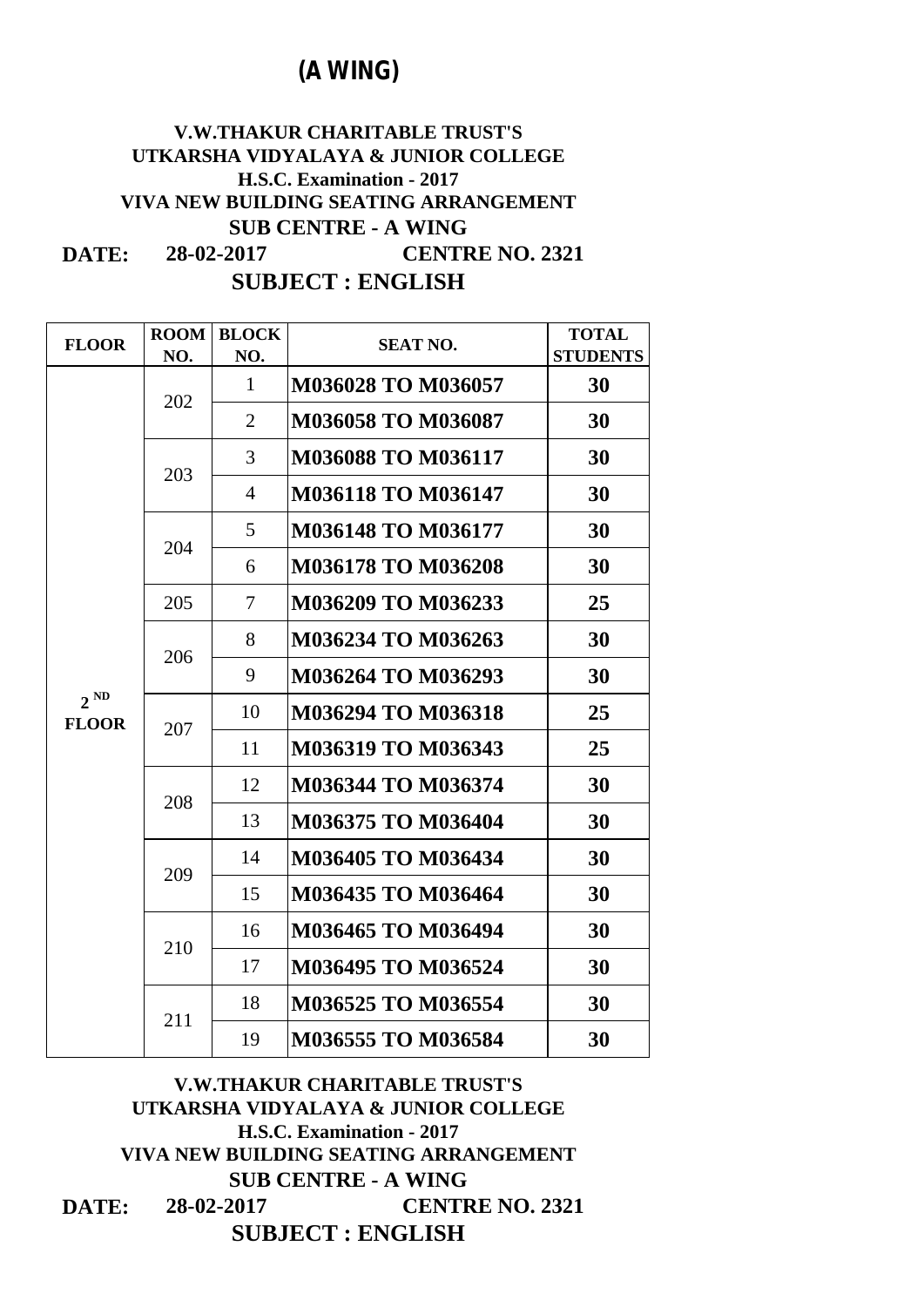| <b>FLOOR</b>    | <b>ROOM</b><br>NO. | <b>BLOCK</b><br>NO. | <b>SEAT NO.</b>           | <b>TOTAL</b><br><b>STUDENTS</b>        |
|-----------------|--------------------|---------------------|---------------------------|----------------------------------------|
|                 |                    | 20                  | M036585 TO M036614        | 30                                     |
|                 | 302                | 21                  | <b>M036615 TO M036644</b> | 30                                     |
|                 | 303                | 22                  | <b>M036645 TO M036674</b> | 30                                     |
|                 |                    | 23                  | M036675 TO M036704        | 30                                     |
|                 | 304                | 24                  | M036705 TO M036734        | 30                                     |
|                 |                    | 25                  | M036735 TO M036764        | 30<br>25<br>30<br>30<br>30<br>30<br>30 |
|                 | 305                | 26                  | M036765 TO M036789        |                                        |
|                 | 306                | 27                  | <b>M036790 TO M036819</b> |                                        |
|                 |                    | 28                  | M036820 TO M036849        |                                        |
|                 | 308                | 29                  | M036850 TO M036879        |                                        |
| 3 <sup>RD</sup> |                    | 30                  | M036880 TO M036909        |                                        |
| <b>FLOOR</b>    | 309                | 31                  | M036910 TO M036939        |                                        |
|                 |                    | 32                  | M036940 TO M036969        | 30                                     |
|                 | 310                | 33                  | M036970 TO M036999        | 30                                     |
|                 |                    | 34                  | <b>M037000 TO M037029</b> | 30                                     |
|                 | 311                | 35                  | <b>M037030 TO M037059</b> | 30                                     |
|                 |                    | 36                  | M037060 TO M037089        | 30                                     |
|                 | 312                | 37                  | <b>M037090 TO M037114</b> | 25                                     |
|                 | 313                | 38                  | <b>M037115 TO M037144</b> | 30                                     |
|                 |                    | 39                  | <b>M037145 TO M037174</b> | 30                                     |
|                 | 314                | 40                  | <b>M037175 TO M037204</b> | 30                                     |
|                 |                    | 41                  | M037205 TO M037234        | 30                                     |
|                 | 315                | 42                  | <b>M037235 TO M037259</b> | 25                                     |

| <b>FLOOR</b> | <b>ROOM</b><br>NO. | <b>BLOCK</b><br>NO. | <b>SEAT NO.</b>           | <b>TOTAL</b><br><b>STUDENTS</b> |
|--------------|--------------------|---------------------|---------------------------|---------------------------------|
|              | 403                | 43                  | <b>M037260 TO M037290</b> | 30                              |
|              |                    | 44                  | <b>M037291 TO M037320</b> | 30                              |
|              | 404<br>406         |                     | <b>M037321 TO M037325</b> |                                 |
|              |                    | 45                  | (Sci)& M122574 TO         | 30                              |
|              |                    |                     | <b>M122598 (Arts)</b>     |                                 |
|              |                    | 46                  | M122599 TO M122628        | 30                              |
|              |                    | 47                  | M122629 TO M122658        | 30                              |
|              |                    | 48                  | M122659 TO M122688        | 30                              |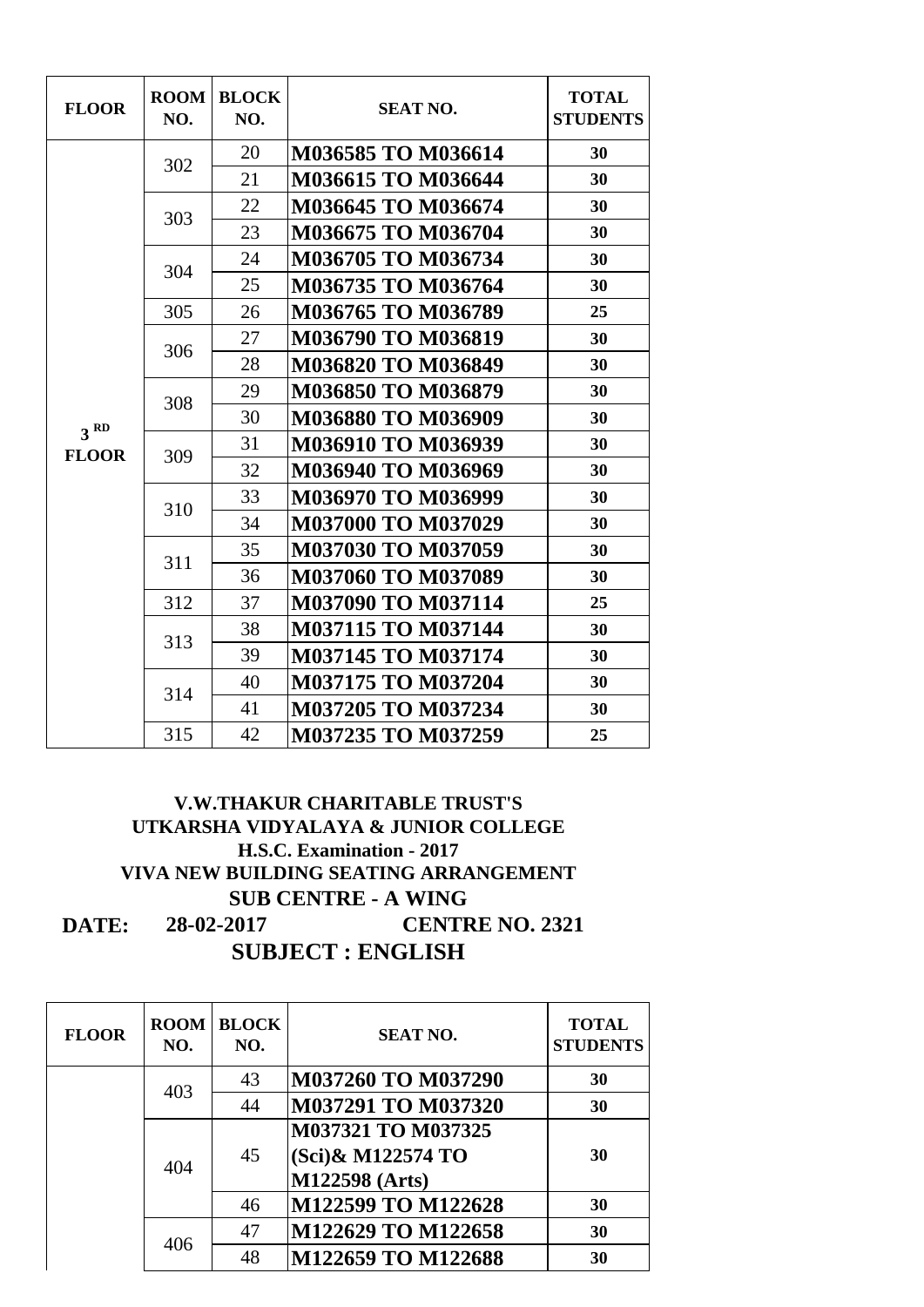|              | 407 | 49 | M122689 TO M122713        | 25 |
|--------------|-----|----|---------------------------|----|
|              |     | 50 | M122714 TO M122738        | 25 |
|              | 408 | 51 | M122739 TO M122768        | 30 |
| $4$ TH       |     | 52 | M122769 TO M122798        | 30 |
| <b>FLOOR</b> |     | 53 | M122799 TO M122828        | 30 |
|              | 409 | 54 | M122829 TO M122858        | 30 |
|              |     | 55 | M122859 TO M122888        | 30 |
|              | 410 | 56 | <b>M122889 TO M122918</b> | 30 |
|              |     | 57 | M122919 TO M122948        | 30 |
|              | 411 | 58 | M122949 TO M122978        | 30 |
|              | 412 | 59 | M122979 TO M123003        | 25 |
|              |     | 60 | M123004 TO M123033        | 30 |
|              | 413 | 61 | M123034 TO M123064        | 30 |
|              |     | 62 | M123065 TO M123094        | 30 |
|              | 414 | 63 | M123095 TO M123124        | 30 |
|              | 415 | 64 | M123125 TO M123149        | 25 |

| <b>FLOOR</b>      | <b>ROOM</b> | <b>BLOCK</b> | <b>SEAT NO.</b>                                            | <b>TOTAL</b>    |
|-------------------|-------------|--------------|------------------------------------------------------------|-----------------|
|                   | NO.         | NO.          |                                                            | <b>STUDENTS</b> |
|                   |             | 65           | M123150 TO M123179                                         | 30              |
|                   | 502         | 66           | M123180 TO M123209                                         | 30              |
|                   | 503         | 67           | M123210 TO M123239                                         | 30              |
|                   |             | 68           | M123240 TO M123269                                         | 30              |
|                   | 504         | 69           | M123270 TO M123299                                         | 30              |
|                   |             | 70           | M123300 TO M123329                                         | 30              |
|                   | 505         | 71           | M123330 TO M123354                                         | 25              |
|                   | 506         | 72           | M123355 TO M123384                                         | 30              |
|                   |             | 73           | M123385 TO M123414                                         | 30              |
|                   | 507         | 74           | M123415 TO M123439                                         | 25              |
|                   |             | 75           | M123440 TO M123464                                         | 25              |
|                   | 508         | 76           | M123465 TO M123494                                         | 30              |
|                   |             | 77           | M123495 TO M123524                                         | 30              |
| $5$ <sup>TH</sup> |             | 78           | M123525 TO M123558                                         | 30              |
| <b>FLOOR</b>      | 509         | 79           | M123560 TO M123584(Arts)<br>& M207906 TO M207919<br>(Comm) | 30              |
|                   |             | 80           | M207920 TO M207949                                         | 30              |
|                   | 510         | 81           | M207950 TO M207979                                         | 30              |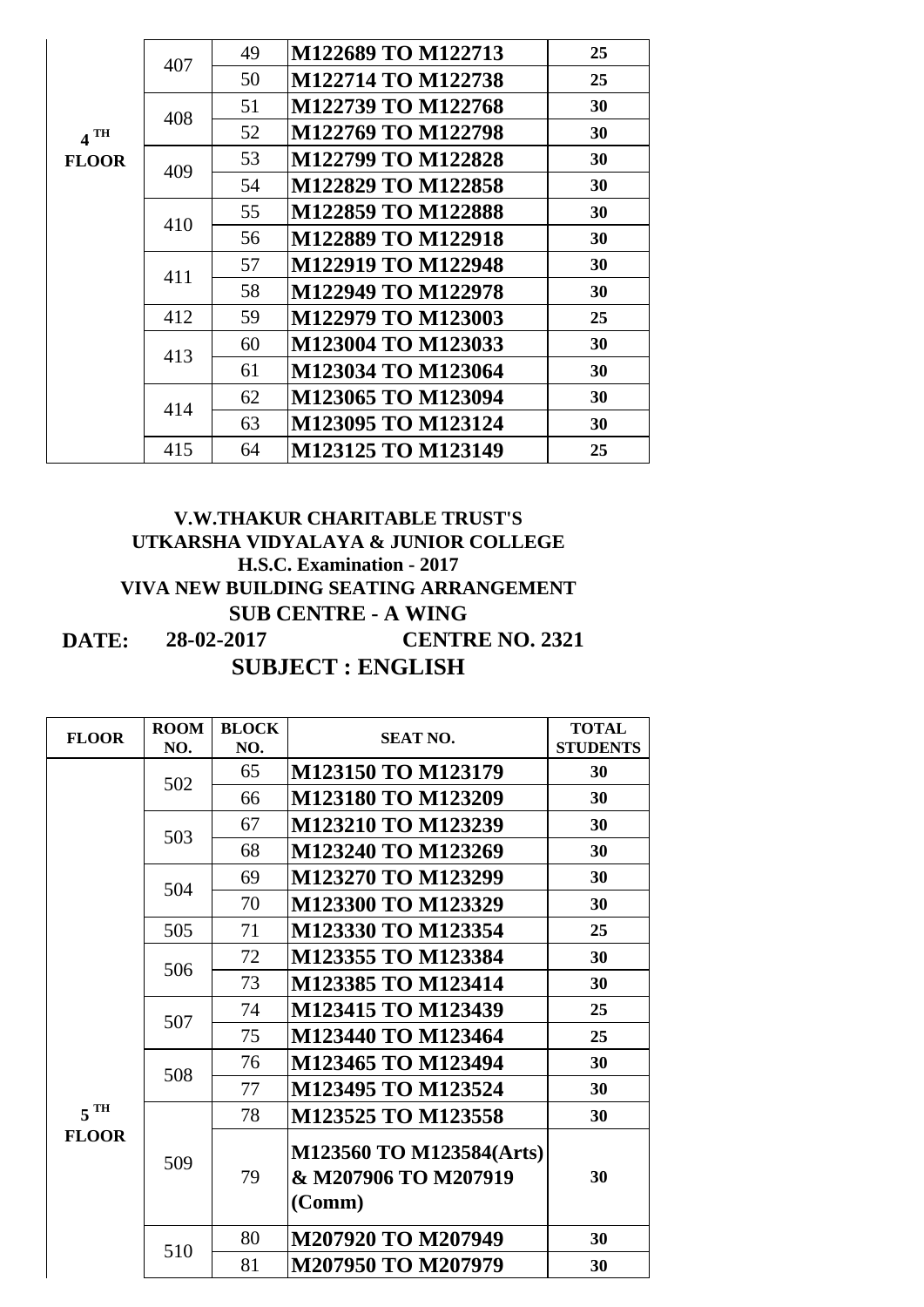|  | 511 | 82 | M207980 TO M208009 | 30 |
|--|-----|----|--------------------|----|
|  |     | 83 | M208010 TO M208039 | 30 |
|  | 512 | 84 | M208040 TO M208064 | 25 |
|  | 513 | 85 | M208065 TO M208094 | 30 |
|  |     | 86 | M208095 TO M208124 | 30 |
|  | 514 | 87 | M208125 TO M208154 | 30 |
|  |     | 88 | M208155 TO M208184 | 30 |
|  | 515 | 89 | M208185 TO M208209 | 25 |

| <b>FLOOR</b>      | <b>ROOM</b><br>NO. | <b>BLOCK</b><br>NO. | <b>SEAT NO.</b>           | <b>TOTAL</b><br><b>STUDENTS</b> |
|-------------------|--------------------|---------------------|---------------------------|---------------------------------|
|                   |                    | 90                  | <b>M208210 TO M208239</b> | 30                              |
|                   | 602                | 91                  | M208240 TO M208269        | 30                              |
|                   | 603                | 92                  | <b>M208270 TO M208299</b> | 30                              |
|                   |                    | 93                  | <b>M208300 TO M208329</b> | 30                              |
|                   | 604                | 94                  | <b>M208330 TO M208359</b> | 30                              |
|                   |                    | 95                  | M208360 TO M208389        | 30                              |
| $6$ <sup>TH</sup> | 606                | 96                  | <b>M208390 TO M208419</b> | 30                              |
| <b>FLOOR</b>      |                    | 97                  | <b>M208420 TO M208449</b> | 30                              |
|                   | 607                | 98                  | <b>M208450 TO M208474</b> | 25                              |
|                   |                    | 99                  | M208475 TO M208499        | 25                              |
|                   | 608                | 100                 | <b>M208500 TO M208529</b> | 30                              |
|                   |                    | 101                 | M208530 TO M208559        | 30                              |
|                   | 609                | 102                 | M208560 TO M208589        | 30                              |
|                   |                    | 103                 | <b>M208590 TO M208619</b> | 30                              |

### **DATE: SUB CENTRE - A WING 28-02-2017 CENTRE NO. 2321 SUBJECT : ENGLISH**

| <b>FLOOR</b>                            | <b>ROOM</b><br>NO. | <b>BLOCK</b><br>NO. | <b>SEAT NO.</b>    | <b>TOTAL</b><br><b>STUDENTS</b> |
|-----------------------------------------|--------------------|---------------------|--------------------|---------------------------------|
| $7 \text{ }\mathrm{TH}$<br><b>FLOOR</b> |                    | 104                 | M208620 TO M208644 | 25                              |
|                                         | 702                | 105                 | M208645 TO M208669 | 25                              |
|                                         | 703                | 106                 | M208670 TO M208694 | 25                              |
|                                         |                    | 107                 | M208695 TO M208719 | 25                              |

### **V.W.THAKUR CHARITABLE TRUST'S UTKARSHA VIDYALAYA & JUNIOR COLLEGE H.S.C. Examination - 2017 VIVA NEW BUILDING SEATING ARRANGEMENT**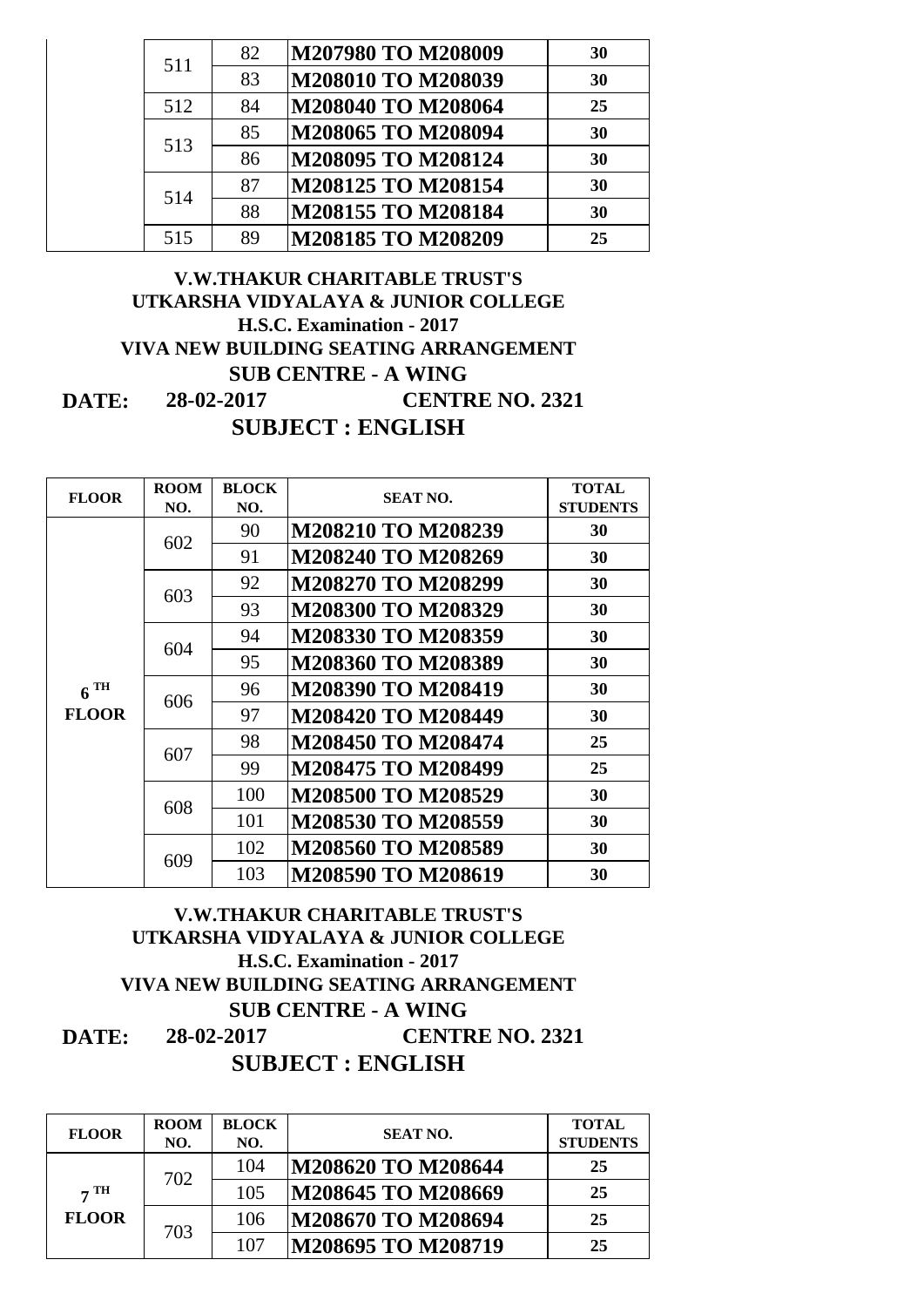| <b>FLOOR</b>          | <b>ROOM</b><br>NO. | <b>BLOCK</b><br>NO. | <b>SEAT NO.</b>            | <b>TOTAL</b><br><b>STUDENTS</b> |
|-----------------------|--------------------|---------------------|----------------------------|---------------------------------|
| 1 <sup>ST</sup> FLOOR | LAB I              | 219                 | M211935 TO M211964         | 30                              |
|                       | LAB II             | 220                 | M211965 TO M211994         | 30                              |
|                       | MA                 | 221                 | M211995 TO M212035         | 30                              |
|                       |                    | 222                 | <b>IM212038 TO M212148</b> | 16                              |

### **DATE: V.W.THAKUR CHARITABLE TRUST'S UTKARSHA VIDYALAYA & JUNIOR COLLEGE H.S.C. Examination - 2017 VIVA NEW BUILDING SEATING ARRANGEMENT SUB CENTRE - B WING 28-02-2017 CENTRE NO. 2321 SUBJECT : ENGLISH**

| <b>FLOOR</b> | <b>ROOM</b><br>NO. | <b>BLOCK</b><br>NO. | <b>SEAT NO.</b>           | <b>TOTAL</b><br><b>STUDENTS</b>        |
|--------------|--------------------|---------------------|---------------------------|----------------------------------------|
|              | 220                | 205                 | M211525 TO M211554        | 30                                     |
|              |                    | 206                 | <b>M211555 TO M211584</b> | 30                                     |
|              | 221                | 207                 | <b>M211585 TO M211614</b> | 30                                     |
|              |                    | 208                 | <b>M211615 TO M211644</b> | 30                                     |
|              | 222                | 209                 | <b>M211645 TO M211674</b> | 30                                     |
|              |                    | 210                 | <b>M211675 TO M211704</b> | 30                                     |
| $2^{ND}$     | 223                | 211                 | <b>M211705 TO M211734</b> | 30                                     |
| <b>FLOOR</b> |                    | 212                 | <b>M211735 TO M211764</b> | 30<br>25<br>25<br>30<br>30<br>30<br>30 |
|              | 224                | 213                 | <b>M211765 TO M211789</b> |                                        |
|              |                    | 214                 | <b>M211790 TO M211814</b> |                                        |
|              | 225                | 215                 | <b>M211815 TO M211844</b> |                                        |
|              |                    | 216                 | <b>M211845 TO M211874</b> |                                        |
|              | 226                | 217                 | <b>M211875 TO M211904</b> |                                        |
|              |                    | 218                 | <b>M211905 TO M211934</b> |                                        |

# **(B WING)**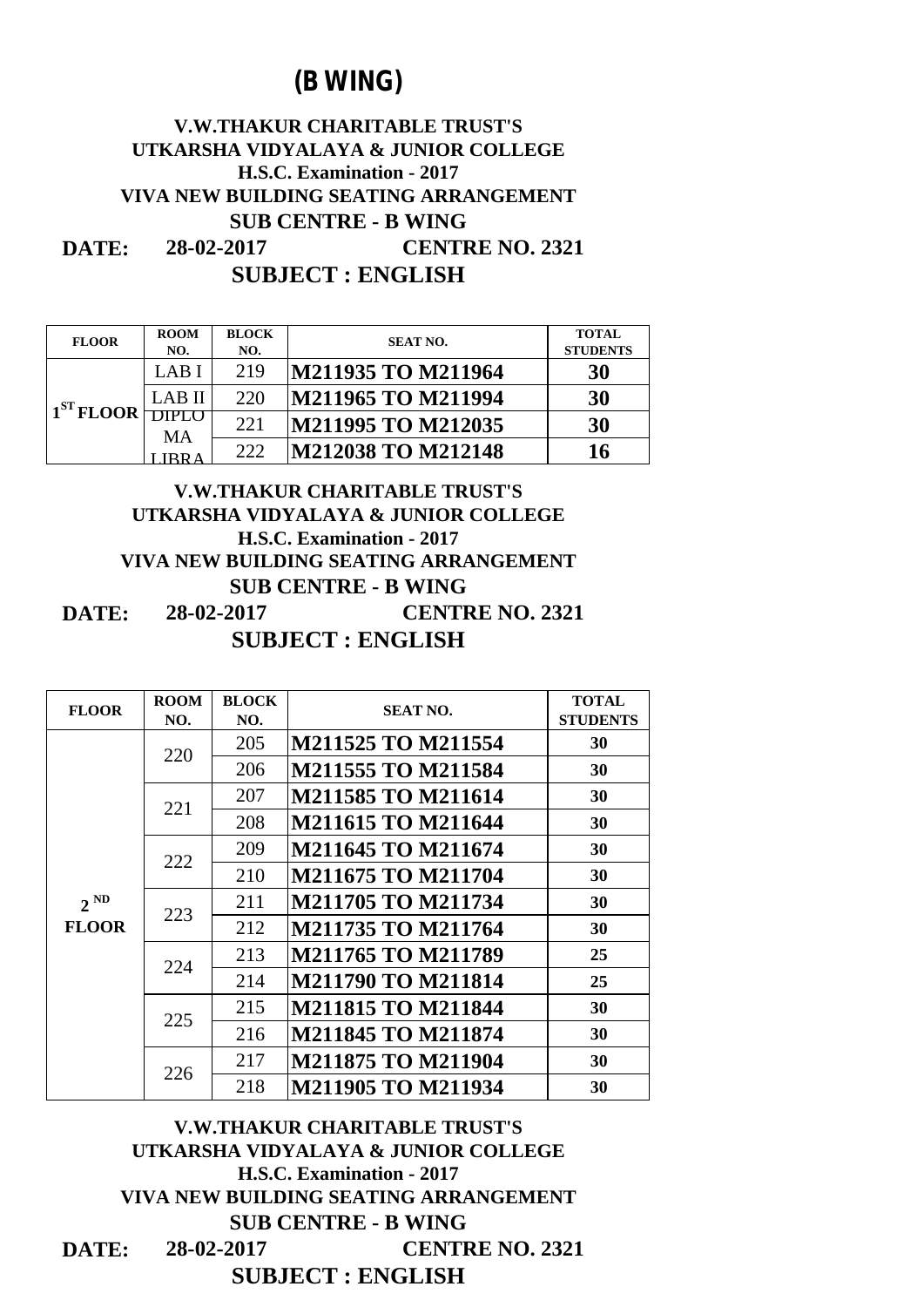| <b>FLOOR</b>    | <b>ROOM</b> | <b>BLOCK</b> | <b>SEAT NO.</b>           | <b>TOTAL</b>    |
|-----------------|-------------|--------------|---------------------------|-----------------|
|                 | NO.         | NO.          |                           | <b>STUDENTS</b> |
|                 | 316         | 181          | M210825 TO M210849        | 25              |
|                 | 317         | 182          | <b>M210850 TO M210879</b> | 30              |
|                 |             | 183          | <b>M210880 TO M210909</b> | 30              |
|                 | 318         | 184          | M210910 TO M210939        | 30              |
|                 |             | 185          | M210940 TO M210969        | 30              |
|                 | 319         | 186          | M210970 TO M210994        | 25              |
|                 |             | 187          | M210995 TO M211024        | 30              |
|                 | 320         | 188          | M211025 TO M211054        | 30              |
|                 |             | 189          | <b>M211055 TO M211084</b> | 30              |
|                 | 321         | 190          | M211085 TO M211114        | 30              |
|                 |             | 191          | <b>M211115 TO M211144</b> | 30              |
| 3 <sup>RD</sup> | 322         | 192          | M211145 TO M211174        | 30              |
| <b>FLOOR</b>    | 323         | 193          | <b>M211175 TO M211204</b> | 30              |
|                 |             | 194          | <b>M211205 TO M211234</b> | 30              |
|                 |             | 195          | <b>M211235 TO M211259</b> | 25              |
|                 | 324         | 196          | <b>M211260 TO M211284</b> | 25              |
|                 | 325         | 197          | <b>M211285 TO M211314</b> | 30              |
|                 |             | 198          | <b>M211315 TO M211344</b> | 30              |
|                 | 326         | 199          | <b>M211345 TO M211374</b> | 30              |
|                 |             | <b>200</b>   | M211375 TO M211404        | 30              |
|                 | 327         | 201          | M211405 TO M211434        | 30              |
|                 |             | 202          | M211435 TO M211464        | 30              |
|                 | 328         | 203          | M211465 TO M211494        | 30              |
|                 |             | 204          | M211495 TO M211524        | 30              |

| <b>FLOOR</b> | <b>ROOM</b><br>NO. | <b>BLOCK</b><br>NO. | <b>SEAT NO.</b>    | <b>TOTAL</b><br><b>STUDENTS</b> |
|--------------|--------------------|---------------------|--------------------|---------------------------------|
|              | 416                | 154                 | M210060 TO M210084 | 25                              |
|              | 417                | 155                 | M210085 TO M210114 | 30                              |
|              |                    | 156                 | M210115 TO M210144 | 30                              |
|              | 418                | 157                 | M210145 TO M210174 | 30                              |
|              |                    | 158                 | M210175 TO M210204 | 30                              |
|              | 419                | 159                 | M210205 TO M210229 | 25                              |
|              | 420                | 160                 | M210230 TO M210259 | 30                              |
|              |                    | 161                 | M210260 TO M210289 | 30                              |
|              | 421                | 162                 | M210290 TO M210319 | 30                              |
|              |                    | 163                 | M210320 TO M210349 | 30                              |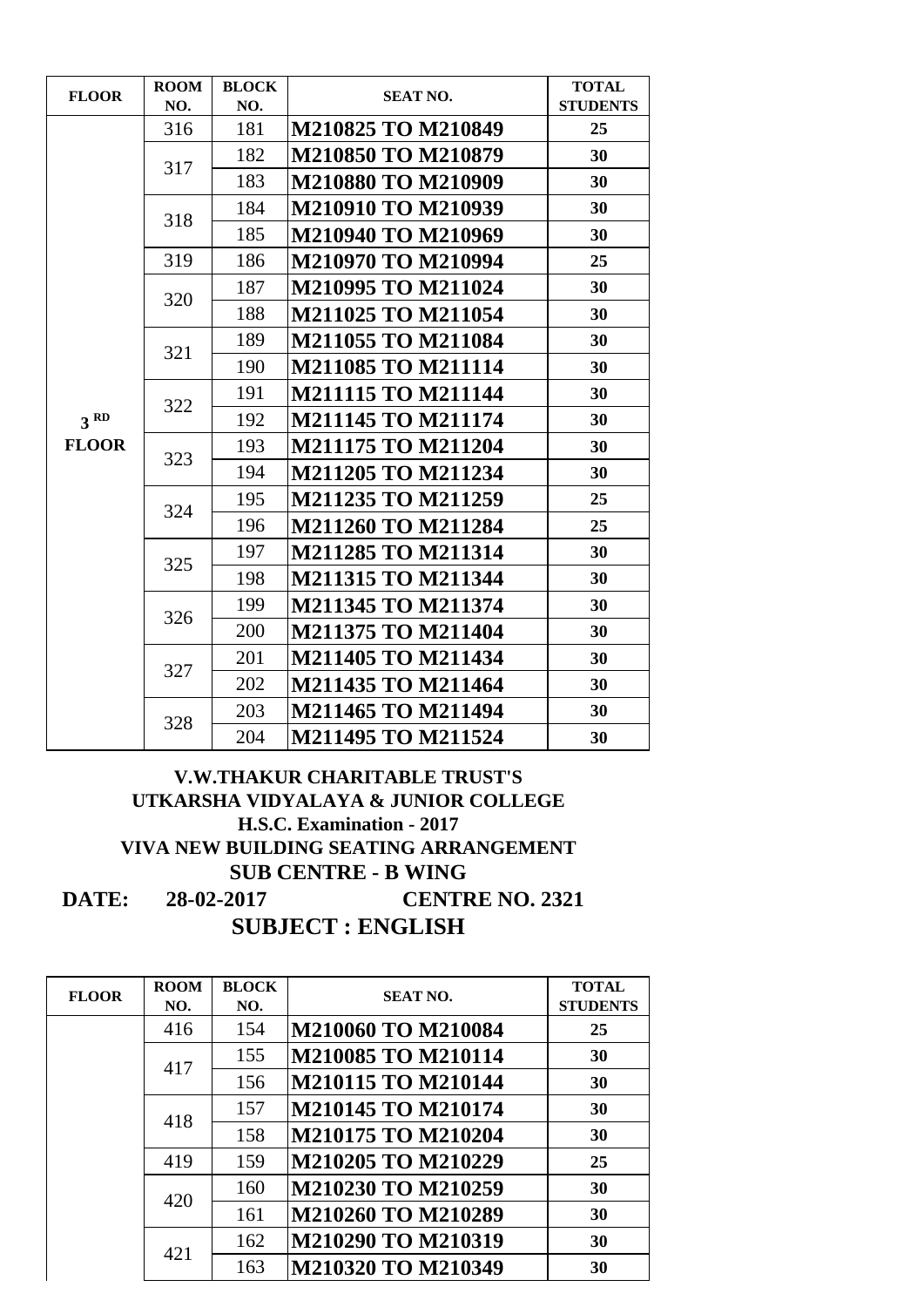| $4$ TH<br><b>FLOOR</b> | 422 | 164 | M210350 TO M210379        | 30 |
|------------------------|-----|-----|---------------------------|----|
|                        |     | 165 | M210380 TO M210409        | 30 |
|                        | 423 | 166 | <b>M210410 TO M210439</b> | 30 |
|                        |     | 167 | M210440 TO M210469        | 30 |
|                        | 424 | 168 | M210470 TO M210494        | 25 |
|                        |     | 169 | M210495 TO M210519        | 25 |
|                        | 425 | 170 | M210520 TO M210549        | 30 |
|                        |     | 171 | M210550 TO M210579        | 30 |
|                        | 426 | 172 | M210580 TO M210604        | 25 |
|                        | 427 | 173 | M210605 TO M210634        | 30 |
|                        |     | 174 | M210635 TO M210664        | 30 |
|                        | 428 | 175 | M210665 TO M210694        | 30 |
|                        |     | 176 | M210695 TO M210724        | 30 |
|                        | 429 | 177 | M210725 TO M210749        | 25 |
|                        |     | 178 | M210750 TO M210774        | 25 |
|                        | 430 | 179 | M210775 TO M210799        | 25 |
|                        |     | 180 | <b>M210800 TO M210824</b> | 25 |

| <b>FLOOR</b>    | <b>ROOM</b><br>NO. | <b>BLOCK</b><br>NO. | <b>SEAT NO.</b>    | <b>TOTAL</b><br><b>STUDENTS</b> |
|-----------------|--------------------|---------------------|--------------------|---------------------------------|
|                 | 517                | 130                 | M209370 TO M209399 | 30                              |
|                 |                    | 131                 | M209400 TO M209429 | 30                              |
|                 |                    | 132                 | M209430 TO M209459 | 30                              |
|                 | 518                | 133                 | M209460 TO M209489 | 30                              |
|                 | 520                | 134                 | M209490 TO M209519 | 30                              |
|                 |                    | 135                 | M209520 TO M209549 | 30                              |
|                 | 521                | 136                 | M209550 TO M209579 | 30                              |
|                 |                    | 137                 | M209580 TO M209609 | 30                              |
|                 | 522<br>523         | 138                 | M209610 TO M209639 | 30                              |
|                 |                    | 139                 | M209640 TO M209669 | 30                              |
|                 |                    | 140                 | M209670 TO M209699 | 30                              |
| 5 <sup>TH</sup> |                    | 141                 | M209700 TO M209729 | 30                              |
| <b>FLOOR</b>    | 524<br>525<br>527  | 142                 | M209730 TO M209754 | 25                              |
|                 |                    | 143                 | M209755 TO M209779 | 25                              |
|                 |                    | 144                 | M209780 TO M209809 | 30                              |
|                 |                    | 145                 | M209810 TO M209839 | 30                              |
|                 |                    | 146                 | M209840 TO M209869 | 30                              |
|                 |                    | 147                 | M209870 TO M209899 | 30                              |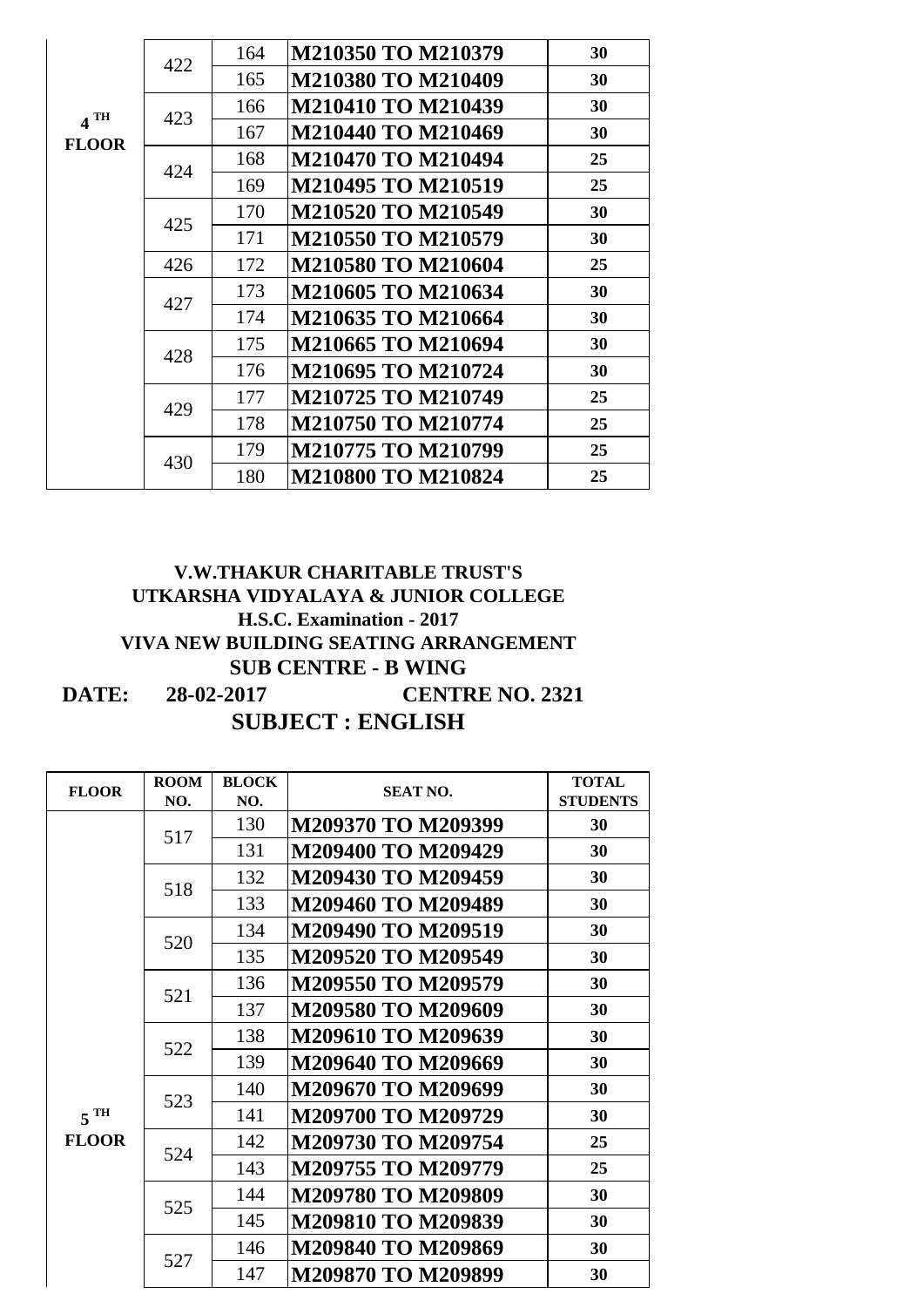| 528 |     | 148                | M209900 TO M209929 | 30 |
|-----|-----|--------------------|--------------------|----|
|     | 149 | M209930 TO M209959 | 30                 |    |
|     | 531 | 150                | M209960 TO M209984 | 25 |
|     | 151 | M209985 TO M210009 | 25                 |    |
| 532 | 152 | M210010 TO M210034 | 25                 |    |
|     | 153 | M210035 TO M210059 | 25                 |    |

| <b>FLOOR</b>      | <b>ROOM</b> | <b>BLOCK</b> | <b>SEAT NO.</b>    | <b>TOTAL</b>    |
|-------------------|-------------|--------------|--------------------|-----------------|
|                   | NO.         | NO.          |                    | <b>STUDENTS</b> |
|                   | 612         | 112          | M208840 TO M208869 | 30              |
|                   |             | 113          | M208870 TO M208899 | 30              |
|                   | 613         | 114          | M208900 TO M208929 | 30              |
|                   |             | 115          | M208930 TO M208959 | 30              |
|                   | 616         | 116          | M208960 TO M208989 | 30              |
|                   |             | 117          | M208990 TO M209019 | 30              |
|                   | 617         | 118          | M209020 TO M209049 | 30              |
|                   |             | 119          | M209050 TO M209079 | 30              |
| $6$ <sup>TH</sup> | 620         | 120          | M209080 TO M209109 | 30              |
| <b>FLOOR</b>      |             | 121          | M209110 TO M209139 | 30              |
|                   | 621         | 122          | M209140 TO M209169 | 30              |
|                   |             | 123          | M209170 TO M209199 | 30              |
|                   | 625         | 124          | M209200 TO M209229 | 30              |
|                   |             | 125          | M209230 TO M209259 | 30              |
|                   | 626         | 126          | M209260 TO M209289 | 30              |
|                   |             | 127          | M209290 TO M209319 | 30              |
|                   | 627         | 128          | M209320 TO M209344 | 25              |
|                   |             | 129          | M209345 TO M209369 | 25              |

| <b>FLOOR</b> | <b>ROOM</b> | <b>BLOCK</b> |                 | <b>TOTAL</b>    |
|--------------|-------------|--------------|-----------------|-----------------|
|              | NO.         | NO.          | <b>SEAT NO.</b> | <b>STUDENTS</b> |